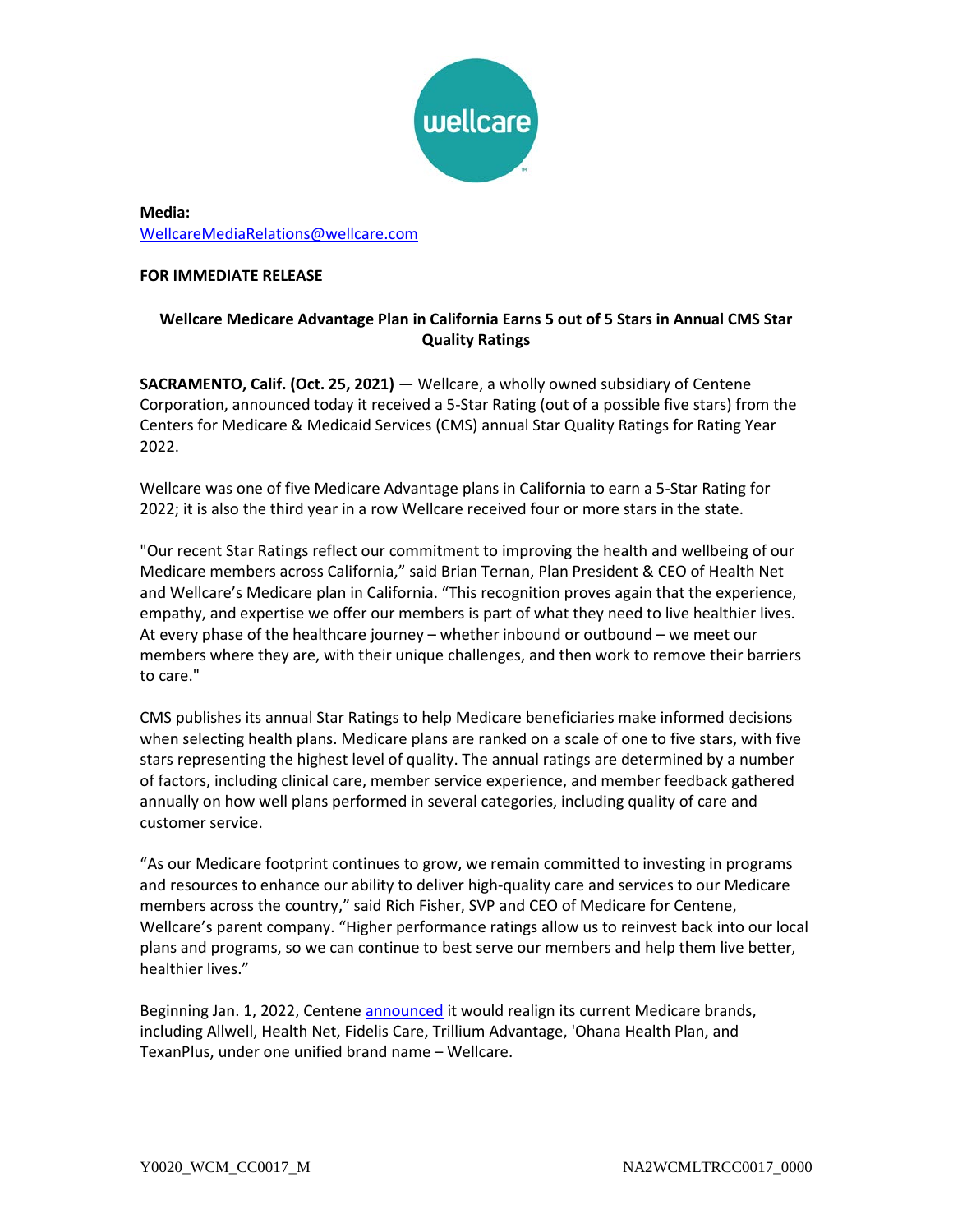

The Medicare Annual Enrollment Period for all Medicare health plans runs from Oct. 15 through Dec. 7, 2021. As a 5-Star plan, Wellcare is able to enroll members year-round.

To learn more about Wellcare, visi[t www.wellcarenow.com](http://www.wellcarenow.com/) or call 1-877-823-8267 (TTY 711).

# **About Wellcare**

For more than 20 years, Wellcare has offered a range of Medicare products, including Medicare Advantage and Medicare Prescription Drug Plans (PDP), which offer affordable coverage beyond Original Medicare. Today, the company offers benefits with every Medicare beneficiary in mind, such as dental, hearing and vision services; Flex cards to assist with co-pays; transportation services; telehealth visits; wellness and fitness programs; in-home support services; and special supplemental benefits for the chronically ill. Wellcare is a wholly owned subsidiary of Centene Corporation, a leading multi-national healthcare enterprise committed to transforming the health of the community, one person at a time. Beginning Jan. 1, 2022, Centene's Medicare brands, including Allwell, Health Net, Fidelis Care, Trillium Advantage, 'Ohana Health Plan, and TexanPlus will transition to the Wellcare brand. For more information about Wellcare, visit [www.wellcare.com.](http://www.wellcare.com/)

### **About Health Net**

At Health Net, we believe every person deserves a safety net for their health, regardless of age, income, employment status or current state of health. Founded in California more than 40 years ago, we're dedicated to transforming the health of our community, one person at a time. Today, Health Net's 2,600 employees and 90,000 network providers serve 3 million members. That's nearly 1 in 12 Californians. We provide health plans for individuals, families, businesses of every size and people who qualify for Medi-Cal or Medicare — Coverage for Every Stage of Life<sup>TM</sup>. Health Net also offers access to substance abuse programs, behavioral health services, employee assistance programs and managed health care products related to prescription drugs. We offer these health plans and services through Health Net, LLC and its subsidiaries: Health Net of California, Inc., Health Net Life Insurance Company and Health Net Community Solutions, Inc. These entities are wholly owned subsidiaries of Centene Corporation (NYSE: CNC), a Fortune 25 company that offers affordable and high-quality products to nearly 1 in 15 individuals across the nation. For more information, visi[t www.HealthNet.com.](http://www.healthnet.com/)

### **About Centene Corporation**

Centene Corporation, a Fortune 25 company, is a leading multi-national healthcare enterprise that is committed to helping people live healthier lives. The Company takes a local approach – with local brands and local teams – to provide fully integrated, high-quality, and cost-effective services to government-sponsored and commercial healthcare programs, focusing on underinsured and uninsured individuals. Centene offers affordable and high-quality products to nearly 1 in 15 individuals across the nation, including Medicaid and Medicare members (including Medicare Prescription Drug Plans) as well as individuals and families served by the Health Insurance Marketplace, the TRICARE program, and individuals in correctional facilities. The Company also serves several international markets, and contracts with other healthcare and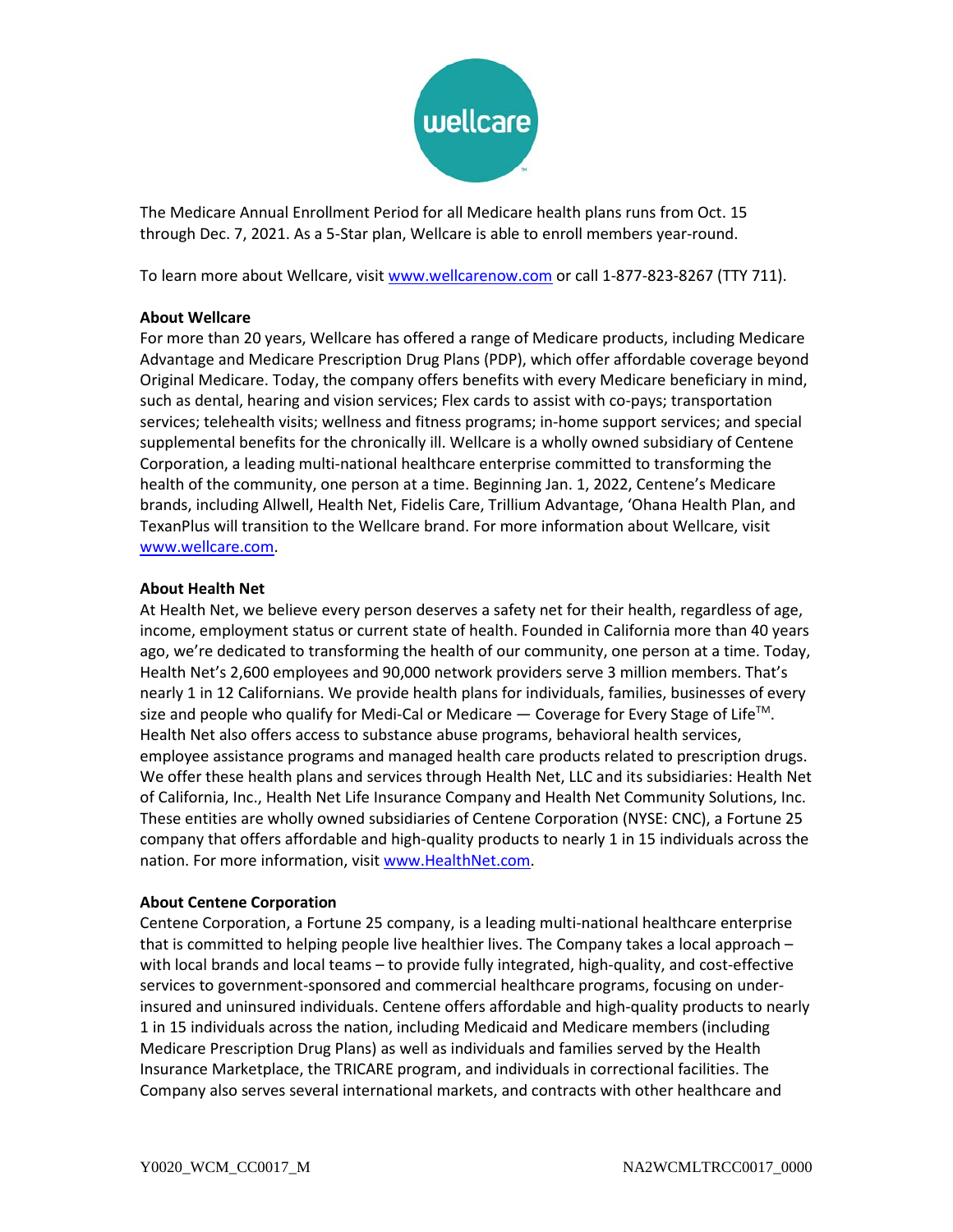

commercial organizations to provide a variety of specialty services focused on treating the whole person. Centene focuses on long-term growth and the development of its people, systems and capabilities so that it can better serve its members, providers, local communities, and government partners.

Centene uses its investor relations website to publish important information about the Company, including information that may be deemed material to investors. Financial and other information about Centene is routinely posted and is accessible on Centene's investor relations website, [https://investors.centene.com/.](https://investors.centene.com/)

### **Forward-Looking Statements**

*All statements, other than statements of current or historical fact, contained in this press release are forward-looking statements. Without limiting the foregoing, forward-looking statements often use words such as "believe," "anticipate," "plan," "expect," "estimate," "intend," "seek," "target," "goal," "may," "will," "would," "could," "should," "can," "continue" and other similar words or expressions (and the negative thereof). Centene (the Company, our, or we) intends such forward-looking statements to be covered by the safe-harbor provisions for forward-looking statements contained in the Private Securities Litigation Reform Act of 1995, and we are including this statement for purposes of complying with these safe-harbor provisions. In particular, these statements include, without limitation, statements about our future operating or financial performance, market opportunity, growth strategy, competition, expected activities in completed and future acquisitions, including statements about the impact of our proposed acquisition of Magellan Health (the Magellan Acquisition), our completed acquisition of WellCare Health Plans, Inc. (WellCare and such acquisition, the WellCare Acquisition), other recent and future acquisitions, investments, the adequacy of our available cash resources and our settlements with Ohio and Mississippi to resolve claims and/or allegations made by those states with regard to past practices at Envolve Pharmacy Solutions, Inc. (Envolve), as our pharmacy benefits manager (PBM) subsidiary, and other possible future claims and settlements related to the past practices at Envolve and our ability to settle claims with other states within the reserve estimate we have recorded and on other acceptable terms, or at all. These forwardlooking statements reflect our current views with respect to future events and are based on numerous assumptions and assessments made by us in light of our experience and perception of historical trends, current conditions, business strategies, operating environments, future developments and other factors we believe appropriate. By their nature, forward-looking statements involve known and unknown risks and uncertainties and are subject to change because they relate to events and depend on circumstances that will occur in the future, including economic, regulatory, competitive and other factors that may cause our or our industry's actual results, levels of activity, performance or achievements to be materially different from any future results, levels of activity, performance or achievements expressed or implied by these forward-looking statements. These statements are not guarantees of future performance and are subject to risks, uncertainties and assumptions. All forward-looking statements included in this press release are based on information available to us on the date hereof. Except as may be otherwise required by law, we undertake no obligation to update or*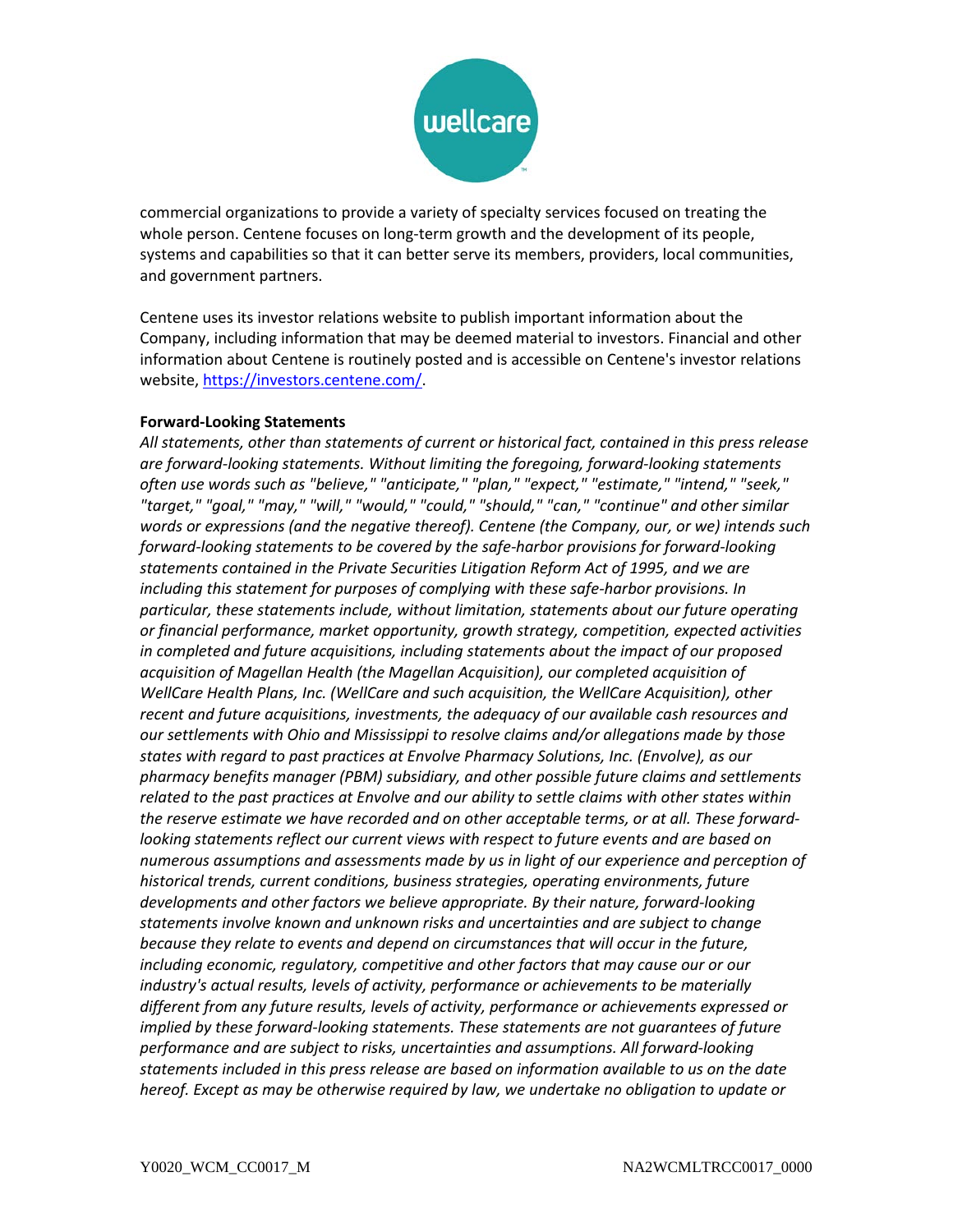

*revise the forward-looking statements included in this press release, whether as a result of new information, future events or otherwise, after the date hereof. You should not place undue reliance on any forward-looking statements, as actual results may differ materially from projections, estimates, or other forward-looking statements due to a variety of important factors, variables and events including, but not limited to: the impact of COVID-19 on global markets, economic conditions, the healthcare industry and our results of operations and the response by governments and other third parties; the risk that regulatory or other approvals required for the Magellan Acquisition may be delayed or not obtained or are subject to unanticipated conditions that could require the exertion of management's time and our resources or otherwise have an adverse effect on us; the possibility that certain conditions to the consummation of the Magellan Acquisition will not be satisfied or completed on a timely basis and accordingly, the Magellan Acquisition may not be consummated on a timely basis or at all; uncertainty as to the expected financial performance of the combined company following completion of the Magellan Acquisition; the possibility that the expected synergies and value creation from the Magellan Acquisition or the WellCare Acquisition (or other acquired businesses) will not be realized, or will not be realized within the respective expected time periods; the risk that unexpected costs will be incurred in connection with the completion and/or integration of the Magellan Acquisition or that the integration of Magellan Health will be more difficult or time consuming than expected; the risk that potential litigation in connection with the Magellan Acquisition may affect the timing or occurrence of the Magellan Acquisition or result in significant costs of defense, indemnification and liability; a downgrade of the credit rating of our indebtedness; the inability to retain key personnel; disruption from the announcement, pendency, completion and/or integration of the Magellan Acquisition or from the integration of the WellCare Acquisition, or similar risks from other acquisitions we may announce or complete from time to time, including potential adverse reactions or changes to business relationships with customers, employees, suppliers or regulators, making it more difficult to maintain business and operational relationships; our ability to accurately predict and effectively manage health benefits and other operating expenses and reserves, including fluctuations in medical utilization*  rates due to the impact of COVID-19; competition; membership and revenue declines or *unexpected trends; changes in healthcare practices, new technologies and advances in medicine; increased healthcare costs; changes in economic, political or market conditions; changes in federal or state laws or regulations, including changes with respect to income tax reform or government healthcare programs as well as changes with respect to the Patient Protection and Affordable Care Act and the Health Care and Education Affordability Reconciliation Act (collectively referred to as the ACA) and any regulations enacted thereunder that may result from changing political conditions, the new administration or judicial actions; rate cuts or other payment reductions or delays by governmental payors and other risks and uncertainties affecting our government businesses; our ability to adequately price products; tax matters; disasters or major epidemics; changes in expected contract start dates; provider, state, federal, foreign and other contract changes and timing of regulatory approval of contracts; the expiration, suspension, or termination of our contracts with federal or state governments (including, but not limited to, Medicaid, Medicare, TRICARE or other customers); the difficulty of predicting the timing or outcome of legal or regulatory proceedings or matters, including claims*